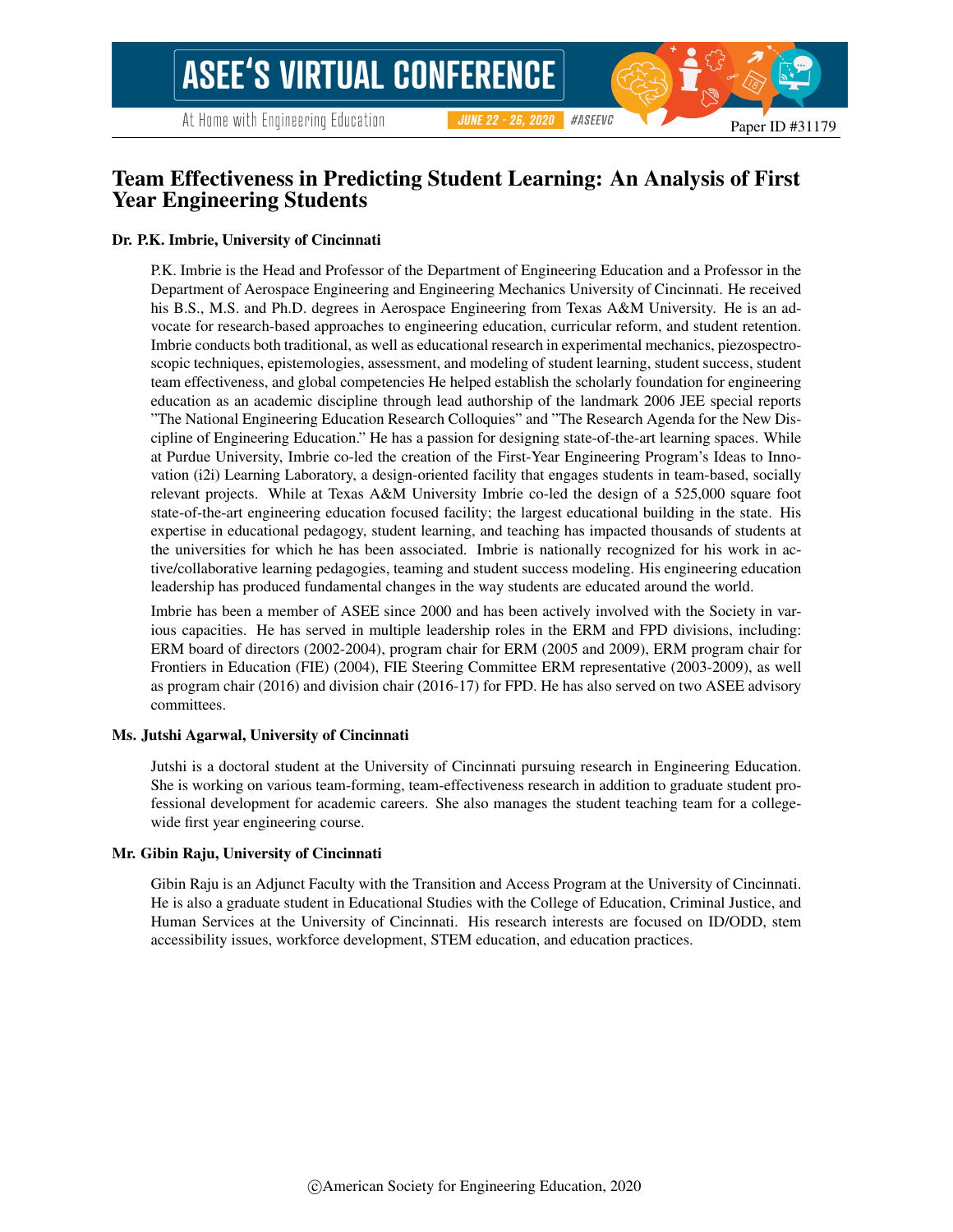# **Team Effectiveness in Predicting Student Learning: An Analysis of First Year Engineering Students**

### **Abstract**

This work-in-progress research paper addresses issues related to the measurement of team effectiveness. The study is motivated by recent changes in the ABET Criterion 3 accreditation guidelines, which state that students are mandated to demonstrate "an ability to function effectively on a team whose members together provide leadership, create a collaborative and inclusive environment, establish goals, plan tasks, and meet objectives." In addition to ABET, the use of teams in engineering education has become a widespread pedagogical tool to facilitate the learning of technical content, as well as to prepare students for professional practice. Thus, having the ability to measure the effectiveness of such experiences is of both academic and industrial importance.

Even with the increased emphasis on the use of student teams in academia, research studies that rigorously attempt to assess team effectiveness are limited. Team effectiveness is an essential element of the overall collaborative experience, and the work presented herein will address the following research questions: 1) How do differences in perceptions of team effectiveness (measured by constructs of learning, interdependency, goal setting and potency) explain variability in individual learning? 2) How do differences in perceptions of team effectiveness (measured by constructs of learning, interdependency, goal setting and potency) predict variability in team performance?

The study involved two samples of over 1100 first-year engineering students in a large public institution enrolled in two consecutive First-Year engineering courses. Team sizes were nominally four students, with a limited number of teams of three students. Teams were formed with consideration of multiple criteria that included: sex, ethnicity, and educational background. Team effectiveness was measured in terms of a self-report, 24-item instrument, which has evidence of reliability and validity, that required students to indicate the degree to which their team worked together across a range of domains, including interdependency, learning, potency, and goal setting. Results to be presented include: psychometric analysis to support the combining of multiple datasets; Confirmatory Factor Analysis (CFA) that supports the factor structure of the team effectiveness measure; and predictive analysis to predict student team success measured by quiz scores, project grades, etc. using the self-reported team effectiveness as the independent measure.

### **Introduction**

Since first including teamwork as a criterion for accreditation under the Engineering Criteria 2000, ABET revised the student outcomes criteria for accrediting engineering programs in the 2019-20 cycle to include more specific teaming requirements such as "an ability to function effectively on a team whose members together provide leadership, create a collaborative and inclusive environment, establish goals, plan tasks, and meet objectives" [1] . They further elaborated on defining a team as a "[group] of more than one person working toward a common goal and should include individuals of diverse backgrounds, skills, or perspectives " [2]. In addition, recent research pays more importance to training students in teamwork skills to be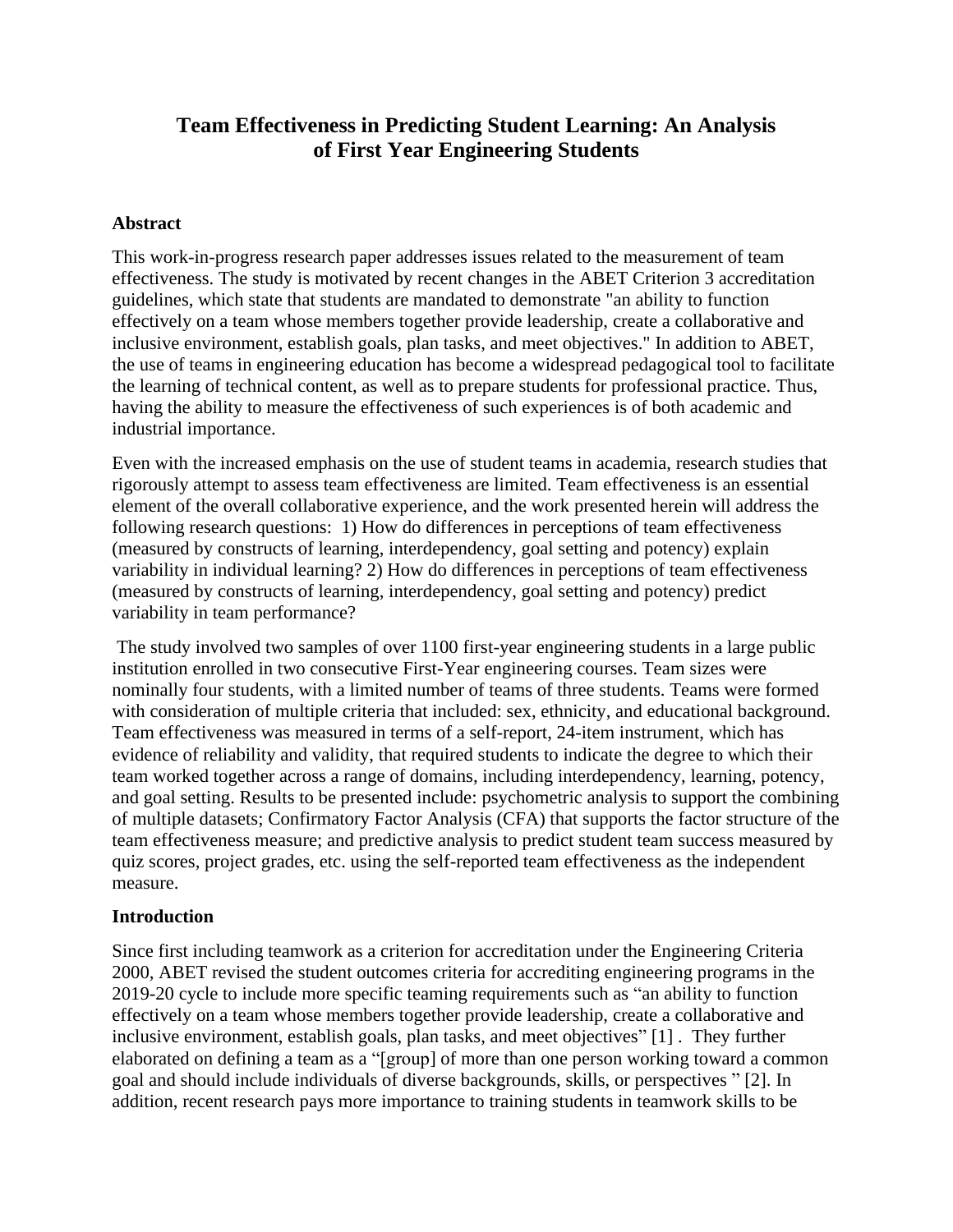better prepared for professional working environments [3] [4] [5] [6]. Since the early 90s, more and more industries have required engineering graduates to be adept in non-technical skills including teamwork and interpersonal communication [7] [8] [9] [10]. In 2009, a poll for the Association of American Colleges and Universities (AACU) reported that 71% of companies laid emphasis on teamwork and collaboration skills in college graduates [11]. Thus, having the ability to measure the effectiveness of such experiences is of both academic and industrial importance.

Team-based learning has been defined and implemented in different ways. Swanson et. al. [12] define three levels of team-based instruction in classrooms: (1) casual small groups, (2) cooperative learning, and (3) team-based learning. While casual groups involve spontaneous activities with pairing of neighboring students in the classroom [13]; cooperative learning is the intentional infusion of group activities in classroom instruction [14] while team based learning(TBL) delves deeper and requires careful planning and changing of course structure to employ strengths of high performing teams [15]. Gallegos and Peeters [16] state that developing teamwork skills require adequate and intentional planning beyond forming students into groups.

Research indicates that the effects of TBL on student learning and self-efficacy of students during TBL implementations can be contradictory. While student performances, measured with grades, show higher or similar trends as traditional learning, perceptions and student attitudes of TBL are often negative or mixed, as reported in the meta-analysis of effect of TBL by Swanson et. al. [12] In addition, faculty are facing challenges in evaluating teamwork skills and assessing effective teams because of misconceptions about the aforementioned levels of teamwork and the lack of experience stemming from the history of traditional lecture classrooms. [17].

According to Campion, Medsker, and Higgs, team effectiveness is defined in terms of productivity, employee and customer satisfaction, and manager judgements [18]. It was inferred from their hypothesis that potency [19, p. 1003] and interdependency [20] were the most important attributes which contribute to an effective team in a real-world scenario. Study conducted by O'Leary-Kelly et. al. found evidence of goal setting having a significant effect on team performance [21]. While management education research has built instruments to create accountability of expectations amongst team members [22], literature on measuring team effectiveness in an engineering context were limited. Borrego et. al. used theory and findings from research in psychology and suggested applications in engineering, specifically facilitating teamwork in classrooms and minimizing negative team behaviors [23]. Arvold [24] built a teaching video module to train engineering students in developing skills of teamwork and communication. A comparison between globally and locally distributed teams by Ang revealed significant outperformance of local based teams [25]. Research shows that team effectiveness can be improved in communication and trust by informing students of their team members' personality types [26]. Previous work by Imbrie operationalized team effectiveness through interdependency, potency, goal setting and learning in the first-year of engineering college setting [27] [28] [29]. The literature on team effectiveness indicated limited work focusing on the relationship between perceptions of team functionality and their relation to performance in team activities. It was inferred from the literature that professionals who had positive perceptions of their production work teams were significantly more committed to the workplace than were those who held either neutral or negative perceptions [30] [31]. In addition, research was conducted to show evidence that gender-identities in a diverse team can impact perceptions of teams regardless of actual performances [32] [33]. Literature did not show evidence of such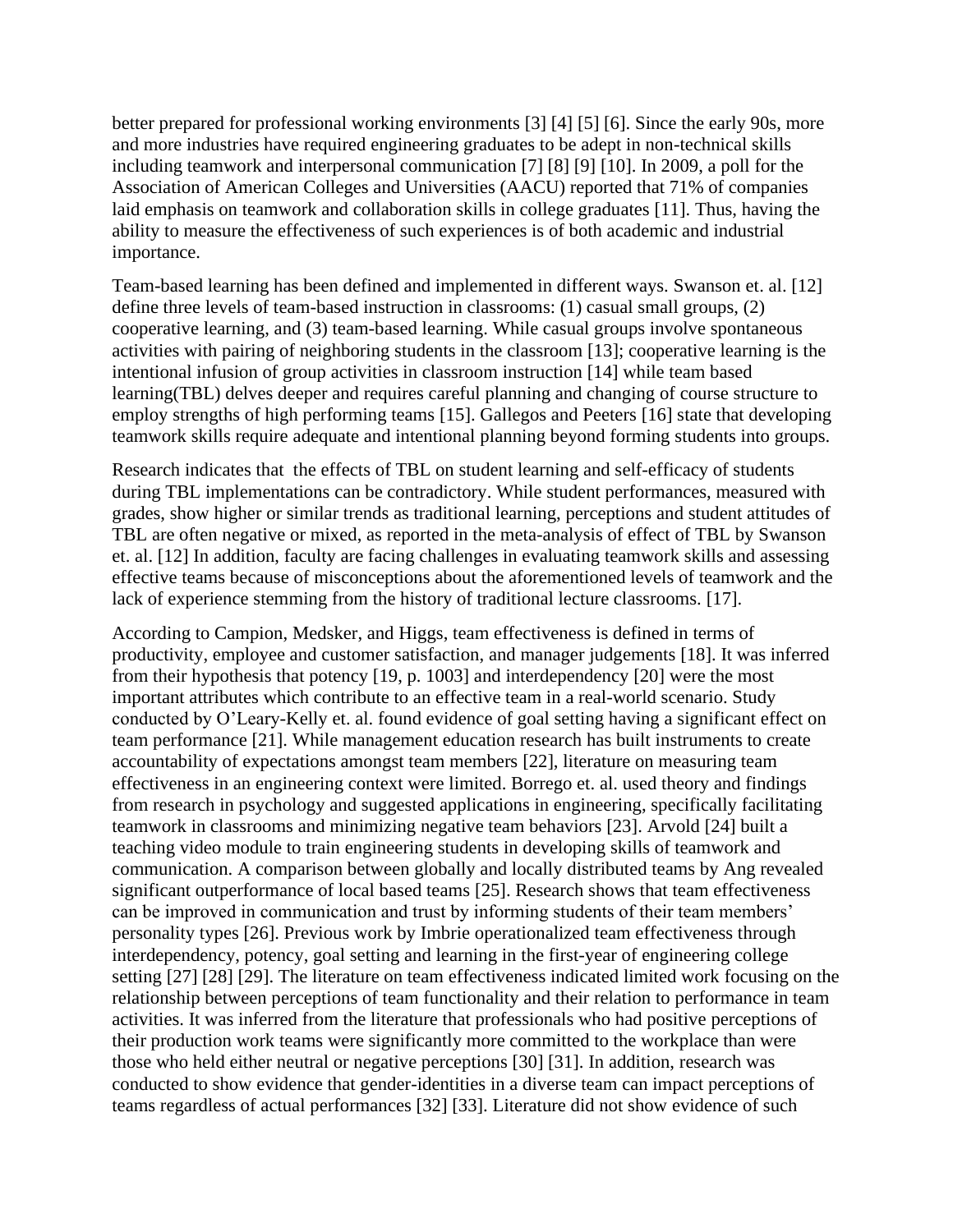studies conducted in an engineering college setting. The current work attempts to study the relation between an effective team of students and performance in different elements of a course. Specifically, the research questions are:

- *1. How do differences in perceptions of team effectiveness (measured by constructs of learning, interdependency, goal setting and potency) explain variability in individual learning?*
- *2. How do differences in perceptions of team effectiveness (measured by constructs of learning, interdependency, goal setting and potency) predict variability in team performance?*

In the following sections, we discuss our methods to answer these questions, which includes a discussion on how these constructs are measured preceding the educational setting, participants and instrument selected for data analysis. We then elaborate on our data analysis followed by a discussion of results.

## **Methods**

Individual learning and team performances were measured by different components of a firstyear engineering course. Scores on computational tools sections of exams were used to measure individual performance and aggregate of project grades were selected for team performance respectively. Team effectiveness was measured using a scale developed by Imbrie et. al [27]. The scale measures team effectiveness in four constructs: Learning, Interdependency, Goal setting and Potency which are defined in the table. The instrument is further discussed later in this section after a description of the educational setting and participants.

### **Definitions:**

Interdependence (Int) is broadly defined as "the extent to which the organization's task requires its members to work with one another" ( [20], p. 156).

Goal setting (GlS) is a degree to which a clearly defined goal exists to which problem-solving activities are directed [34]

Team potency (Ptn) is general in emphasis, referring to 'the collective belief in a team that it can be effective' [35]

Team learning (Lrn) can be defined as learning done in teams where people teach each other how to learn to work effectively adapting to changes and thus leads to more effective work for the organization. [36]

### **Table 1: Constructs**

# **Educational setting**

The study was conducted in a large Midwestern R1 institution. In Fall 2018, first-year courses in fundamentals of engineering modelling were restructured to a course in fundamentals of engineering design thinking to implement team-based learning in an active-collaborative environment. The courses were developed as a two-semester long sequence with first-year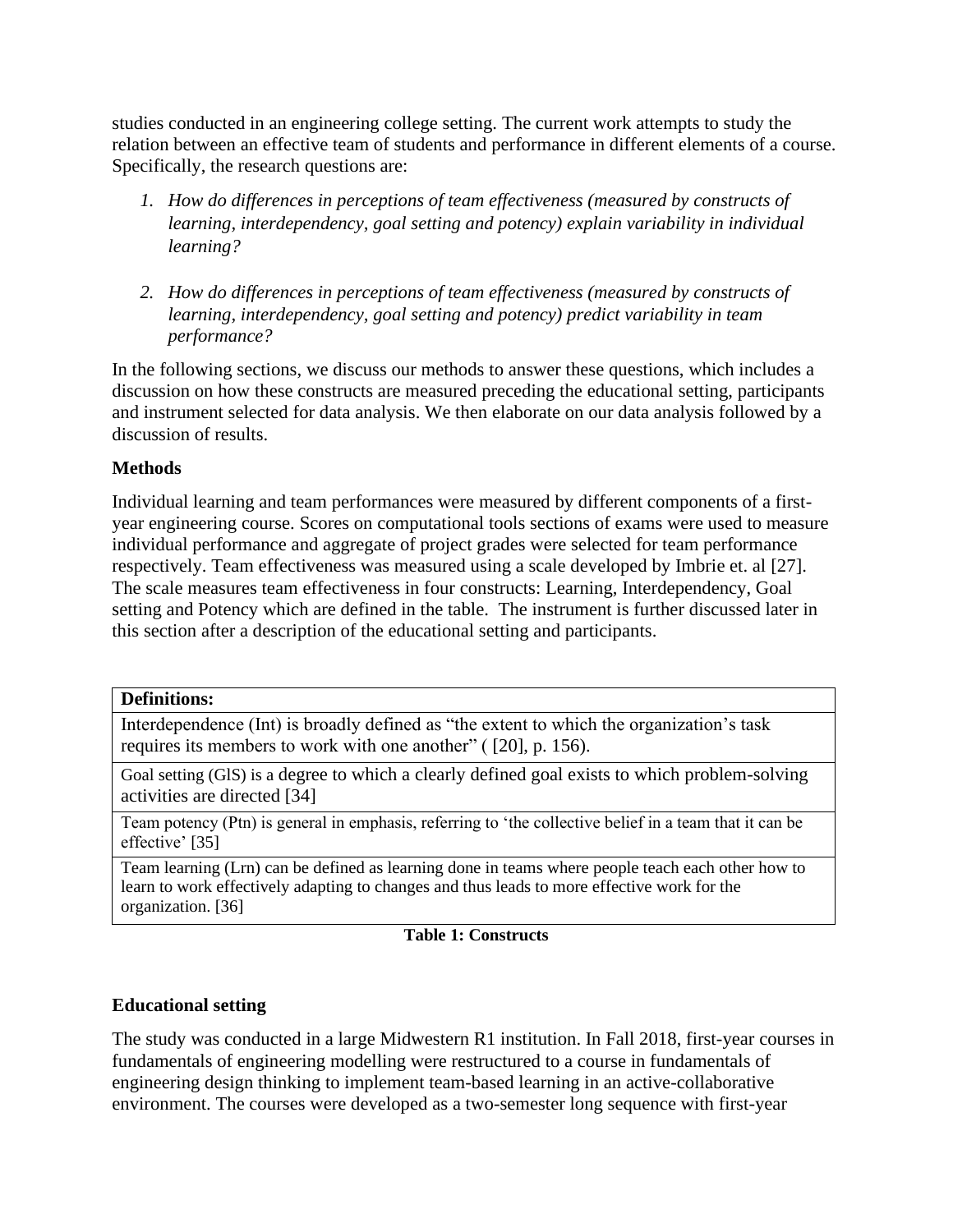student enrollment from all majors in engineering, engineering technology and some from engineering management and other colleges in the university. Classes were divided into 20-28 sections of about 60 students each. Each section had a teaching team of 4, including an instructor, a graduate teaching-assistant (GTA) and 3 undergraduate or Peer teaching assistants (PTAs). The instructional team comprised of 10-12 instructors, 10 GTAs and about 60 PTAs. The student to teacher ratio in the classroom was maintained at 1:12.

Fall semester curriculum covered topics of design process, teaming, engineering ethics, spatial visualization, data modelling, dimensional analysis, statistics, algorithmic thinking through flowchart, LabVIEW and Python. In the spring semester, topics of descriptive statistics and modelling, statics, electrical circuits, mass and energy balance, and algorithmic thinking through MATLAB and Visual Basic for Applications (VBA) were covered.

Students were grouped into teams of 3-4 members, formed at the beginning of each semester. Teams were required to work on 5 design and modelling projects through the course of 2 semesters. Project evaluations emphasized design process over project outcome, in line with Michael and Sweet's definition of TBL [37]. Teams were formed to maintain diversity in demography and programming knowledge measured from a self-reported instrument at the beginning of the semester.

All four computational tools (LabVIEW, Python, MATLAB and VBA) and several other topics were introduced in a flipped classroom set-up. Tutorial videos were developed as pre-class modules and students were expected to have been introduced to the concepts before class began. Classes started with a Readiness Assessment Tests (RATs), a short multiple-choice question to test the preparation of students from the pre-class modules. After a short discussion of concepts with the teaching team, students were given activities to be completed in teams followed by a test to Check for Understanding (CFUs). CFUs were conducted in-class either as a team assignment or individual test, randomly chosen by the instructor in each class. Students were also evaluated on weekly homework assignments and two course-wide exams in each semester. All assignments were graded using rubrics consistent for all sections.

### **Participants**

This study was conducted in the 2018-19 academic year when the course was first introduced. All students enrolled in the course were assigned a 28-items instrument on team-effectiveness as part of a larger survey in a homework assignment at the end of each semester. Survey was administered as a regular homework assignment. Students were graded for the completeness of the survey and not by their responses<sup>1</sup>. Out of  $1388$  (80% Male, 20% Female, 78.24% White, 4.1% Black, 2.9% Hispanic, 9.6% Asian, 0.6% Native American, 4.4% Others) students at the end of the fall semester, 801 students (56.6%) answered the survey. In spring 2019, 648 (61.6%) out of 1020(79.8% Male, 20.2% Female, 80% White, 3% Black, 3.2% Hispanic, 4.9% Asian, 0.1 % Native American, 8.6% Others) students participated and completed the survey. Demographical data of respondents have been reported in Table 2.

<sup>&</sup>lt;sup>1</sup> Homework was required but students were given the opportunity to opt out of the research. Students opting out of research were still graded. Only data from students who opted-in for the research were included in the study.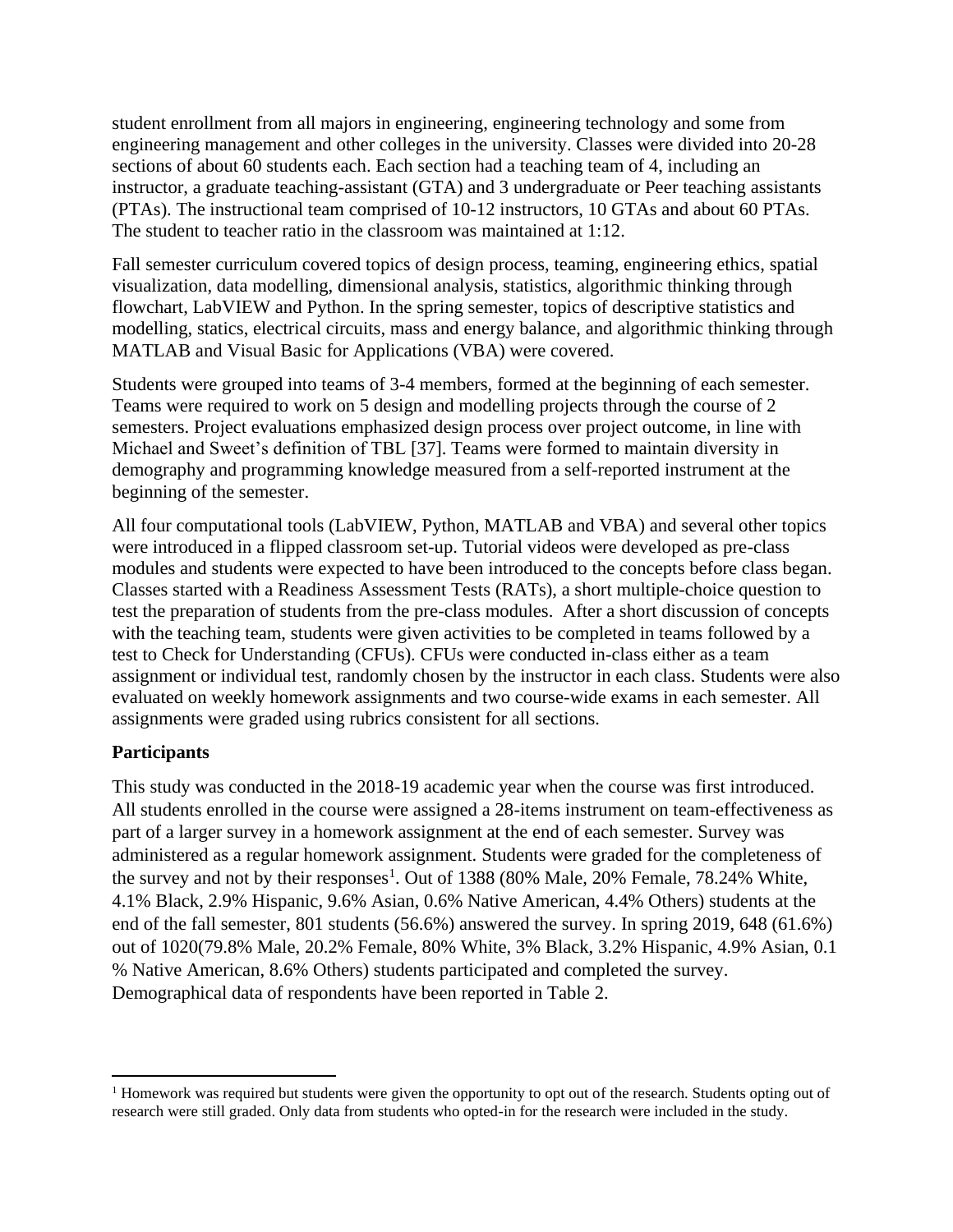|                                   | <b>Fall 2018</b> | Spring 2019 |
|-----------------------------------|------------------|-------------|
| <b>Gender</b>                     |                  |             |
| Male                              | 614(76.6%)       | 497(76.7%)  |
| Female                            | 187(23.4%)       | 151(23.3%)  |
|                                   |                  |             |
| Race                              |                  |             |
| White                             | 646(80.6%)       | 514(79.3%)  |
| <b>Black</b>                      | $23(2.9\%)$      | $17(2.6\%)$ |
| Hispanic                          | $19(2.4\%)$      | 22 (3.4%)   |
| Asian                             | 74(9.2%)         | 37(5.7%)    |
| Native American                   | $6(0.7\%)$       | 1(0.15%)    |
| Others including not<br>specified | $33(4.1\%)$      | 57(8.8%)    |

**Table 2: Demographical Data of Respondents**

### **Instrument**

Team effectiveness was measured using a 28-items instrument with responses recorded on a 7 point Likert scale [38]. The instrument was initially developed by Imbrie et. al. and included 24 items to measure four factors namely *Interdependency, Learning, Potency,* and *Goal Setting* as components of team effectiveness [27]. The instrument was also developed using data from a large midwestern R1 university (albeit a different university) in the original study and showed evidence of high internal consistency reliability and validity. Given the similarity of our educational setting and sample, the instrument was considered to be appropriate for our data analysis. Two items, however, were added to the instrument to incorporate reversed-polarity. These items described experiences contrary to all other items. For example, while item7 read, "*Overall, I thought being on this team was a very negative experience*," item8 read, "*I feel a sense of accomplishment in my team's ability to work together*." While publishing the 26-items instruments, two items were incorrectly worded and duplicated leading to a 28-items instrument which has been presented in Appendix A. The duplicated items were later removed from analysis.

### **Data analysis**

The abovementioned instrument was used to measure different elements of team effectiveness. Student learning was assessed using exam scores. Since, majority of learning in teams took place during the computational tools' sections of the course, individual questions on computational tools from the final exam in each semester were isolated and their total percentage calculated for each respondent. All five projects in the course were team assignments and majority of the work was done outside of class. This made them a good measure of team performance. All students in a team were given the same scores on projects with minor exceptions. Each team member's response to the items in the instrument was based on their own perception of the teaming experience and hence considered as an individual level of analysis. Owing to the separate measures of exam and project score in each semester, data collected from each semester were also considered separate and evaluated independently.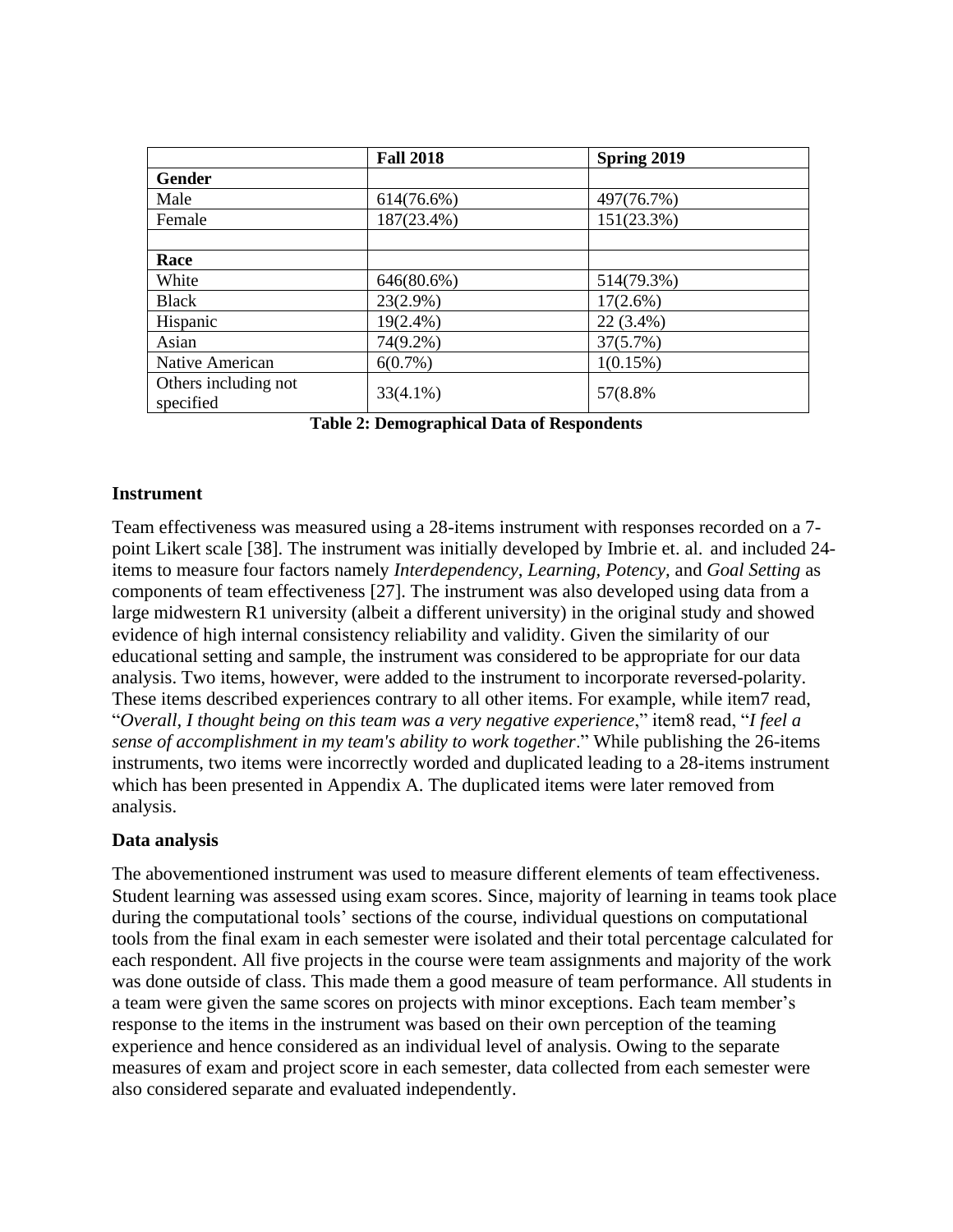After thorough analysis of the variability in item responses, it was noticed that many responses had no variance between the items. Specifically, the validity items were compared with the other responses to see if they represented contradictory description of team experience. If such responses lay on the extreme sides of the Likert scale (all responses 0, 1, or 5, 6) they were considered as erroneous data and removed from analysis. This would mean that when a participant said they strongly agreed to having a "*sense of accomplishment* in *my team's ability to work together*" they could not have strongly agreed to "*Overall, I thought being on this team was a very negative experience."* 41 and 55 responses were removed from the fall and spring data respectively using this argument.

Reliability analysis was conducted using Cronbach's coefficient alpha (a standard measure of internal consistency reliability) [39] and compared to fit criteria by Nunally [40].Confirmatory factor analysis (CFA) was performed to evaluate factor structure of the instrument for both sets of data separately. Fit indices like CFI, TLI (Tucker-Lewis Index), RMSEA (Root Mean Error of Approximations) and SRMR (standardized root mean square residual) were evaluated and compared to fit standards by Schermelleh-Engel et. al. [41]. Following this a linear regression model was fitted to the data to see relation between team effectiveness and performances.

## **Results and discussion**

Cronbach's coefficient alpha for Fall dataset were: interdependency =  $0.939$ ; learning =  $0.8758$ ; goal setting  $= 0.8798$ ; potency  $= 0.9356$ . Cronbach's coefficient alpha of scale was 0.9752. Similar internal consistency analysis of Spring data sets revealed a Cronbach's coefficient alpha for interdependency = 0.928; learning=0.8535; goal setting = 0.855; potency = 0.9204 and total = 0.969, showing evidence of high reliability of the instrument [40]. A four-factor model with uncorrelated factors was fitted using CFA which showed evidence of non-significant fit (Fall:  $CFI = 0.281$ ,  $TLI = 0.2134$ , RMSEA = 1.3295 and SRMR = 0.5529; Spring: CFI = 0.2911, TLI = 0.2236, RMSEA =  $1.1623$ , SRMR = 0.5280). These values correspond to an "unacceptable fit" as suggested by [41].

Indices in CFA for a 4-factor model with correlated factors were found to be within the acceptable fit limits (Fall: CFI = 0.9973, TLI = 0.9969, RMSEA = 0.0828 and SRMR = 0.0450; Spring: CFI =  $0.9962$ , TLI =  $0.9957$ , RMSEA =  $0.0856$ , SRMR =  $0.0481$ ). Multiple linear regression analysis of the data was conducted with the four factors as predictors and exam score as dependent variable for RQ1 and project performance for RQ2. While the assumption of normality of residuals was maintained on analysis, the high correlation between factors violated the multicollinearity assumption.

Data was analyzed for 1-factor fit model and showed similar results for near acceptable fit indices (Fall: CFI = 0.997, TLI = 0.997, RMSEA = 0.0873 and SRMR = 0.04685; Spring: CFI = 0.9954, TLI = 0.9950, RMSEA = 0.0930, SRMR = 0.05107). The 1-factor model was representative of a measure of team effectiveness as a linear combination of all four factors. Simple linear regression results showed a non-significant model for RQ1 for fall data set (Fall: F  $= 1.947$ , df  $= 758$ , p-value: 0.1633) and significant model for RQ1 for spring data set (Spring: F  $=11.04$ , df = 591, p-value<0.001).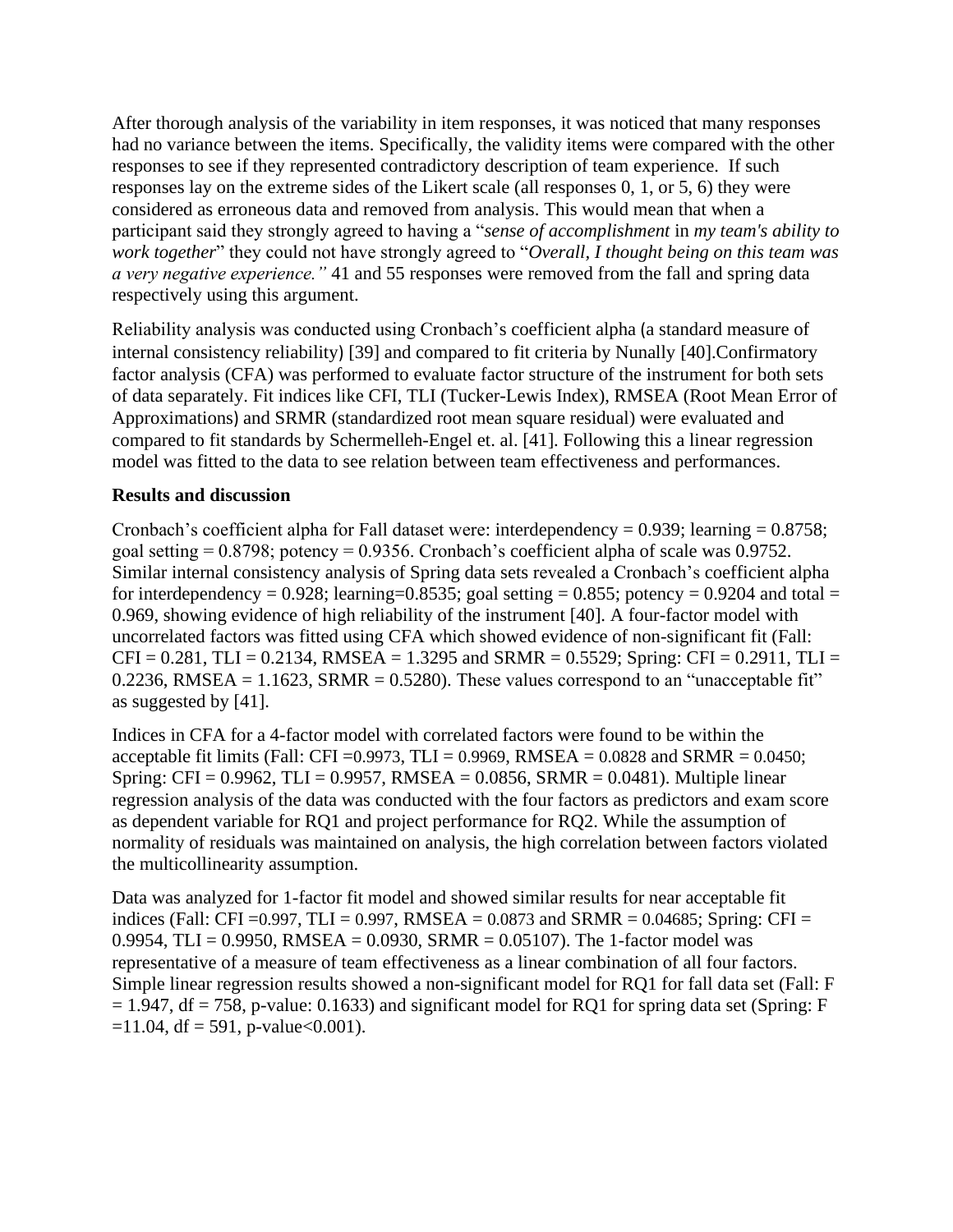

*Figure 1: CFA of 4-Factor Model* 

Regression analysis for RQ2 revealed a significant model for Fall and Spring data set for 1-factor fit model (Fall: F = 17.46, df = 758, p-value < 0.001; Spring: F = 7.916, df = 591, p-value = 0.005). The coefficients of regression models were both significant for Fall (constant = 179.62 and coefficient for team effectiveness  $= 1.6377$ ) and Spring (constant  $= 263.554$  and coefficient for team effectiveness  $= 1.8792$ ).

The above results show a significant positive relation between team effectiveness and team performance. With both data sets showing significant results, team effectiveness can predict team performances using a linear model. Contrary to expectation, Fall data set did not reveal a significant value for regression model to predict individual student learning measured by exam performance. A non-linear model can potentially provide a better fit and will be included in the later phases of the research.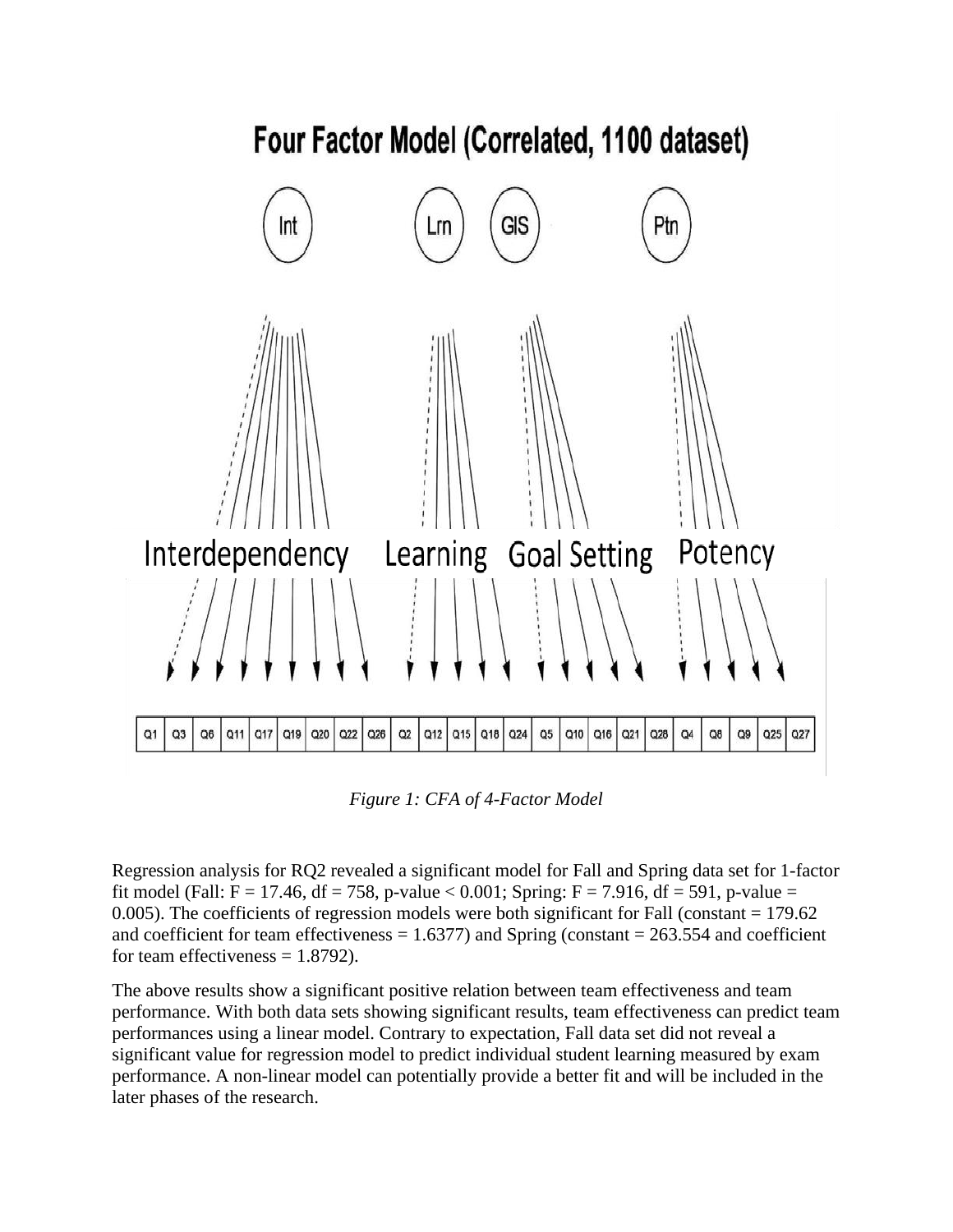### **Conclusion**

This work-in-progress was able to show evidence of benefits in assessing team effectiveness to predict student performances in different aspects of the course in an engineering setting using CFA and linear regression analysis. A statistically significant linear model was presented to suggest relationship between team effectiveness and team performances. Further analysis is required to examine non-significant results between individual exam performance and team effectiveness. The work-in-progress helps in providing a measure for self-reported perceptions of student in teams and how those perceptions relate to student performances in various elements of a course. Studying such relations can be helpful in assessing team dynamics and their effects of student learning. With more emphasis on development of teaming skills in college graduates such assessments are both of industrial and academic importance. The current study aims to fill the gap in literature about team effectiveness in an engineering setting. This work-in-progress study will also be supported with longitudinal data of the second cohort of students enrolled in the course sequence. It can also be argued that opposing student perspectives of team functionality in the same team is a sign of dysfunctionality and the data will be studied for performances and perceptions grouped by teams.

### **Acknowledgments**

We would like to thank Dr. Jiaqi Zhang and Dr. Cijy Sunny for their continued assistance and guidance with this research and acknowledge that this work would not have been possible without their input.

### **References**

- [1] ABET, "Criteria for Accrediting Engineering Programs," ABET, Baltimore, MD, 2018.
- [2] *Engineering Criteria 2000: Criteria for Accrediting Programs in Engineering in the United States,*  Baltimore, MD: Accreditation Board for Engineering and Technology, Inc, 1998.
- [3] R. K. Miller, "From the Ground Up: Rethinking Engineering Education for the 21st Century," in *Symposium on Engineering and Liberal Education*, Schenectady, NY, 2010.
- [4] T. S. Isaac, O. J. Kolawole, A. A. G. Funsho and O. J. Adesiji, "Reviewing Engineering Curricula to Meet Industrial and Societal Needs," in *2014 International Conference on Interactive Collaborative Learning (ICL)*, Dubai, UAE, 2014.
- [5] M. F. Ercan and R. Khan, "Teamwork as a fundamental skill for engineering," in *2017 IEEE International Conference on Teaching, Assessment, and Learning for Engineering (TALE)*, Hong Kong, 2017.
- [6] K. Sheppard, P. Dominick and Z. Aronson, "Preparing Engineering Students for the New Business Paradigm of International Teamwork and Global Orientation," *International Journal of Engineering Education,* vol. 20, no. 3, pp. 475-483, 2004.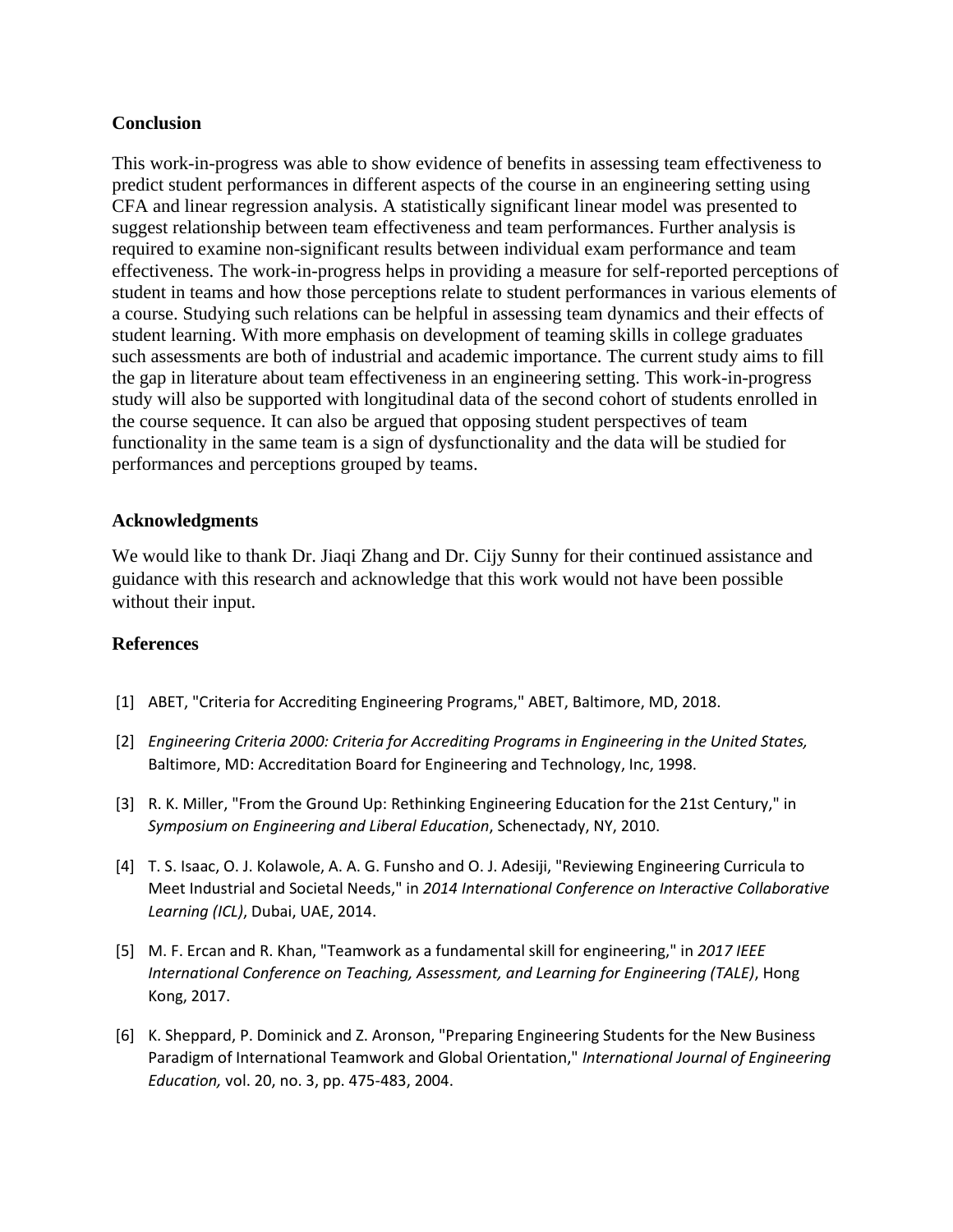- [7] R. L. Jenkins, "A New era in MBA education: Tennessee's leadership role," *Survey of Business,* vol. 28, no. 1, p. 2, 1992.
- [8] J. I. Southerst, "Welcome to the real world," *Canadian Business,* vol. 66, no. 4, pp. 43-49, 1993.
- [9] D. Tjosvold and M. Tjosvold, Leading the team organization: How to create an enduring cornpetitive advantage, Lexington, New York: Lexington Books, 1991.
- [10] P. Eswara, "Inside Higher Ed," 18 January 2019. [Online]. Available: https://www.insidehighered.com/advice/2019/01/28/grad-students-need-improve-theirteamwork-skills-become-more-attractive-employers#.XjeJO0WWDHk.link. [Accessed 2 February 2020].
- [11] V. A. Hart, "Communication and peer group supervision," in *Patient–provider communications: caring to listen*, Sudbury, MA, Jones and Bartlett Publishers, 2010, pp. 283-308.
- [12] E. Swanson, L. V. McCulley, D. J. Osman, N. Scammacca Lewis and M. Solis, "The effect of teambased learning on content knowledge: A meta-analysis," *Active Learning in Higher Education,* vol. 20, no. 1, pp. 39-50, 2019.
- [13] L. Springer, M. E. Stanne and S. S. Donovan, "Effects of small-group learning on undergraduates in science, mathematics, engineering, and technology: A meta-analysis," *Review of Educational Research,* vol. 69, no. 1, pp. 21-51, 1999.
- [14] K. Bruffee, Collaborative Learning: Higher Education, Interdependence, and the Authority of Knowledge, Baltimore, MD: Johns Hopkins University Press, 1999.
- [15] L. K. Michaelsen, A. B. Knight and L. D. Fink, Team-Based Learning: A Transformative Use of Small Groups in College Teaching, Sterling, VA: Stylus Publishing, 2004.
- [16] P. Gallegos and M. Peeters, "A measure of teamwork perceptions for team-based learning," *Currents in Pharmacy Teaching and Learning,* vol. 3, no. 1, pp. 30-35, 2011.
- [17] P. Lewis, D. Aldridge and P. M. Swamidass, "Assessing Teaming Skills Acquisition on Undergraduate Project Teams," *Journal of Engineering Education,* vol. 87, no. 2, pp. 149-155, 1998.
- [18] M. A. Campion, G. J. Medsker and A. C. Higgs, "Relations between work group characteristics and effectiveness: Implications for designing effective work groups," *Personnel Psychology,* vol. 46, no. 4, pp. 823-850, 1993.
- [19] C. G. Collins and S. K. Parker, "Team capability beliefs over time: Distinguishing between team potency, team outcome efficacy, and team process efficacy," *Journal of Occupational and Organizational Psychology,* vol. 83, no. 4, pp. 1003-1023, 2010.
- [20] J. L. C. Cheng, "Interdependence and Coordination in Organizations: A Role-System Analysis," *The Academy of Management Journal,* vol. 26, no. 1, pp. 156-162, 1983.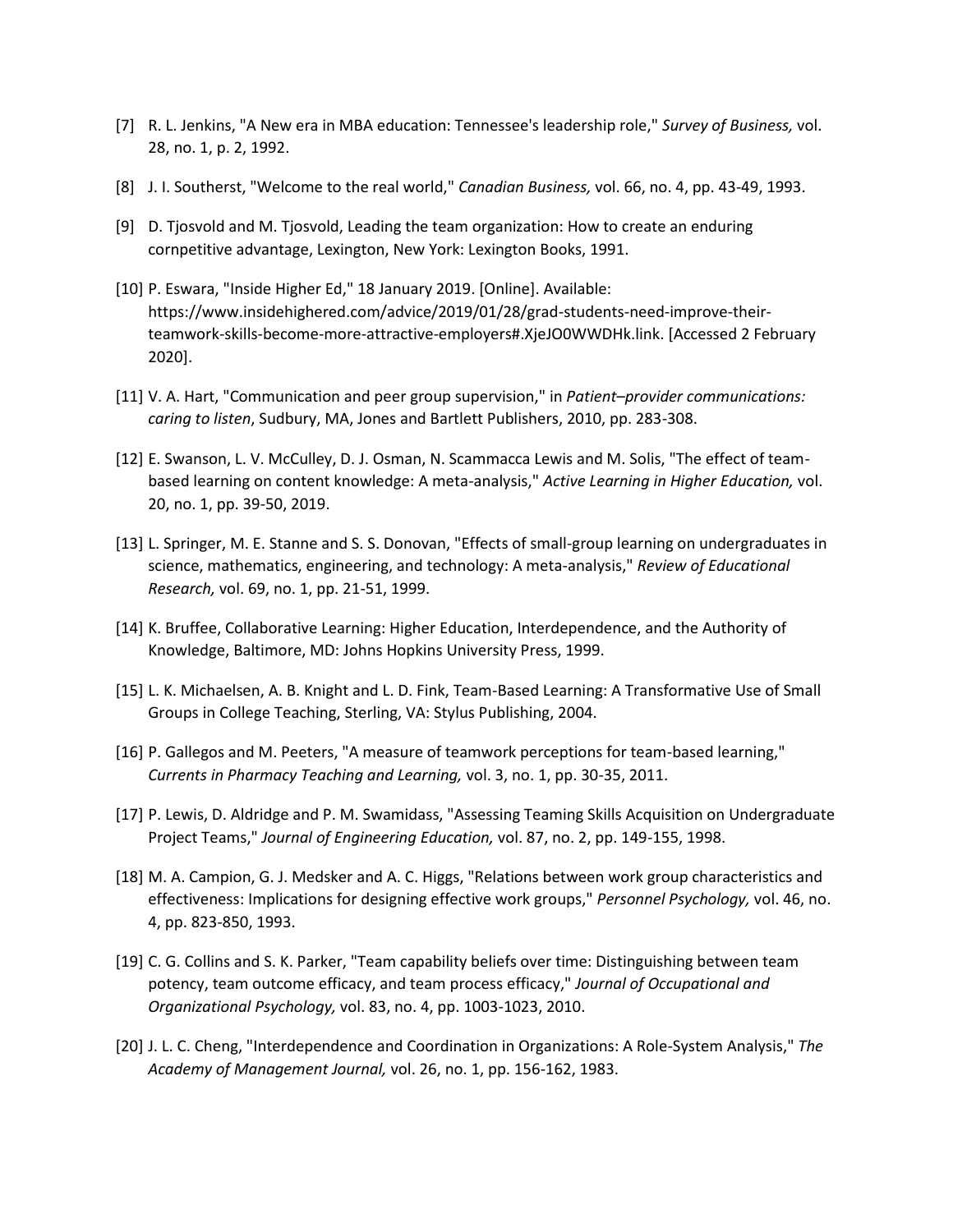- [21] A. O'Leary-Kelly, J. J. Martocchio and D. D. Frink, "A review of the influence of group goals on group performance," *Academy of Management Journal,* vol. 37, no. 5, pp. 1285-1301, 1994.
- [22] M. W. Ohland, M. L. Loughry, D. J. Woehr, L. G. Bullard, R. M. Felder, C. J. Finelli, H. R. P. R. A. Layton and D. G. Schmucker, "The Comprehensive Assessment of Team Member Effectiveness: Development of a Behaviorally Anchored Rating Scale for Self and Peer Evaluation," *Academy of Management Learning & Education,* vol. 11, no. 4, pp. 609-630, 2013.
- [23] M. Borrego, Jennifer Karlin, L. D. McNair and K. Beddoes, "Team Effectiveness Theory from Industrial and Organizational Psychology Applied to Engineering Student Project Teams: A Research Review," *Journal of Engineering Education,* vol. 102, no. 4, pp. 472-512, 2013.
- [24] M. Arvold, "Teaching Teamwork: A Training Video Designed for Engineering Students," in *Proceedings of the ASEE Annual Conference*, 2015.
- [25] A. Liu, "Comparison of team effectiveness between globally distributed and locally distributed engineering project teams," in *Proceedings of the ASEE Annual Conference*, Seattle, Washington, 2015.
- [26] T. Varvel, S. G. Adams, S. J. Pridie, R. Ulloa and C. Bianey, "Team Effectiveness and Individual Myers-Briggs Personality Dimensions," *Journal of Management in Engineering,* vol. 20, no. 4, pp. 141-146, 2004.
- [27] P. K. Imbrie, S. J. Maller and J. C. Immekus, " Assessing Team Effectiveness," in *2005 American Society for Engineering Education Annual Conference*, Indinapolis, IN, 2005.
- [28] J. Wang and P. K. Imbrie, "Assessing Team Effectiveness: Comparing Peer Evaluations To A Team Effectiveness Instrument Paper," in *2009 Annual Conference & Exposition*, Austin, Texas, June, 2009.
- [29] J. Wang, *Assessment of Engineering Student Team Effectiveness,* Ann Arbor, MI: Purdue University, 2014.
- [30] B. Ogungbamila, A. Ogungbamila and G. A. Adetula, "Effects of Team Size and Work Team Perception on Workplace Commitment: Evidence From 23 Production Teams," *Small Group Research,* vol. 41, no. 6, pp. 725-45, 2010.
- [31] S. W. Kozlowski and D. R. Ilgen, "Enhancing the Effectiveness of Work Groups and Teams," *Psychological Science in the Public Interest,* vol. 7, no. 3, pp. 77-124, 2006.
- [32] M. Shemla, B. Meyer, L. Greer and K. A. Jehn, "A review of perceived diversity in teams: Does how members perceive their team's composition affect team processes and outcomes?," *Journal of Organizational Behavior,* vol. 37, no. S1, pp. 89-106, 2016.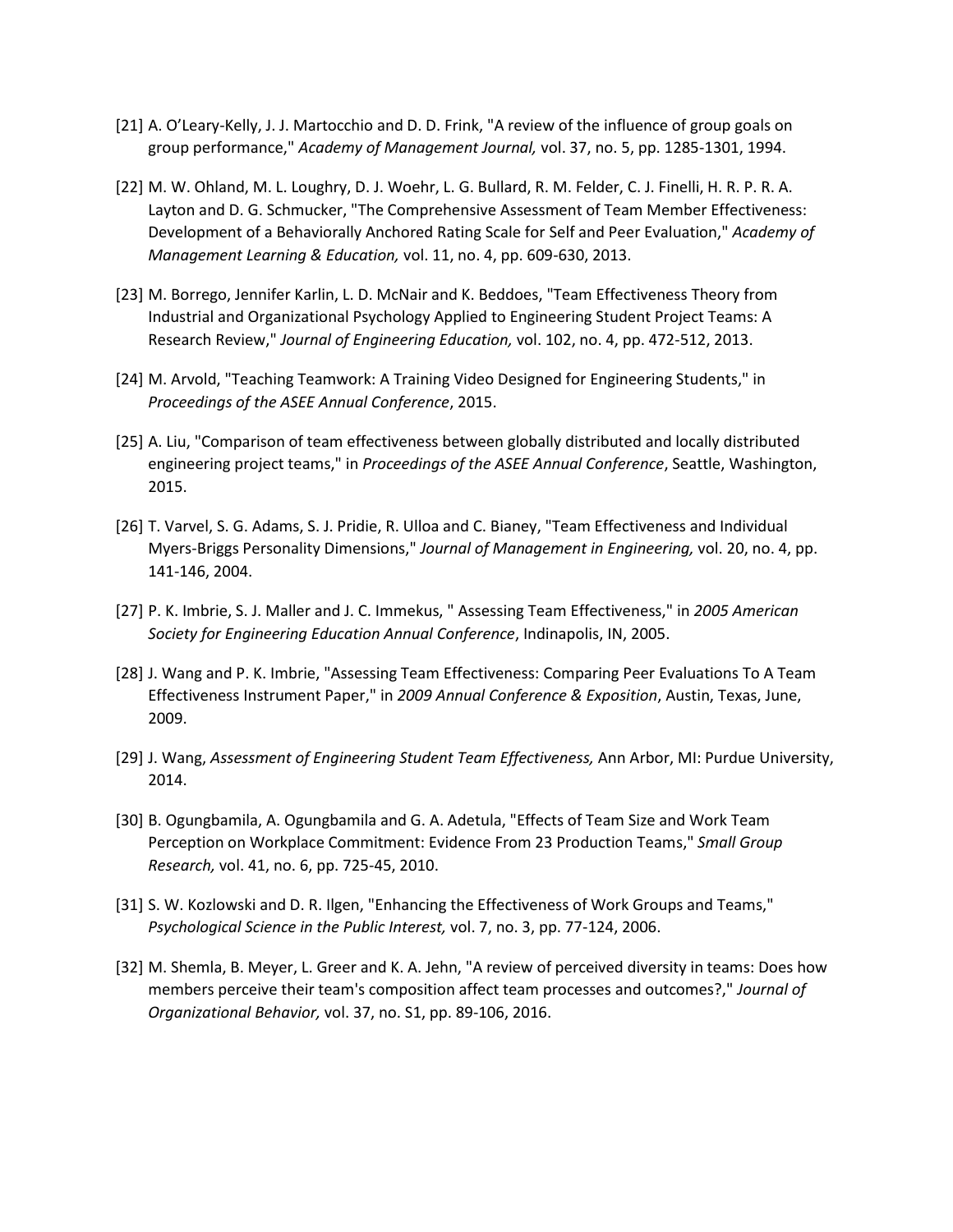- [33] L. Karakowsky, K. McBey and Y. Chuang, "Perceptions of team performance: The impact of group composition and task‐based cues," *Journal of Managerial Psychology,* vol. 19, no. 5, pp. 506-525, 2004.
- [34] J. Sweller and M. Levine, " Effects of goal specificity on means–ends analysis and learning," *Journal of Experimental Psychology,* vol. 8, no. 5, pp. 463-474, 1982.
- [35] R. A. Guzzo, P. R. Yost, R. J. Campbell and G. P. Shea, "Potency in groups: Articulating a construct," *British Journal of Social Psychology,* vol. 32, no. 1, pp. 87-106, 1993.
- [36] S. Lee, "A Review of Team Learning," The University of Texas at Artlington, Texas, 2014.
- [37] L. K. Michaelsen and M. Sweet, "The essential elements of team-based learning," *New Directions for Teaching and Learning,* vol. 116, no. Winter 2008, p. 7–28, 2008.
- [38] A. Joshi, S. Kale, S. Chandel and D. K. Pal, "Likert Scale: Explored and Explained," *British Journal of Applied Science & Technology,* vol. 7, no. 4, pp. 396-403, 2015.
- [39] L. Cronbach, "Coefficient alpha and the internal structure of tests," *Psychometrika,* vol. 16, pp. 297-334, 1951.
- [40] J. Nunnally, Psychometric Theory, 2nd ed., New York: McGraw-Hil, 1978.
- [41] K. Schermelleh-Engel, H. Moosbrugger and H. Mülle, "Evaluating the Fit of Structural Equation Models: Tests of Significance and Descriptive Goodness of Fit measures," *Methods of Psychological Research Online,* vol. 8, no. 2, pp. 23-74, 2003.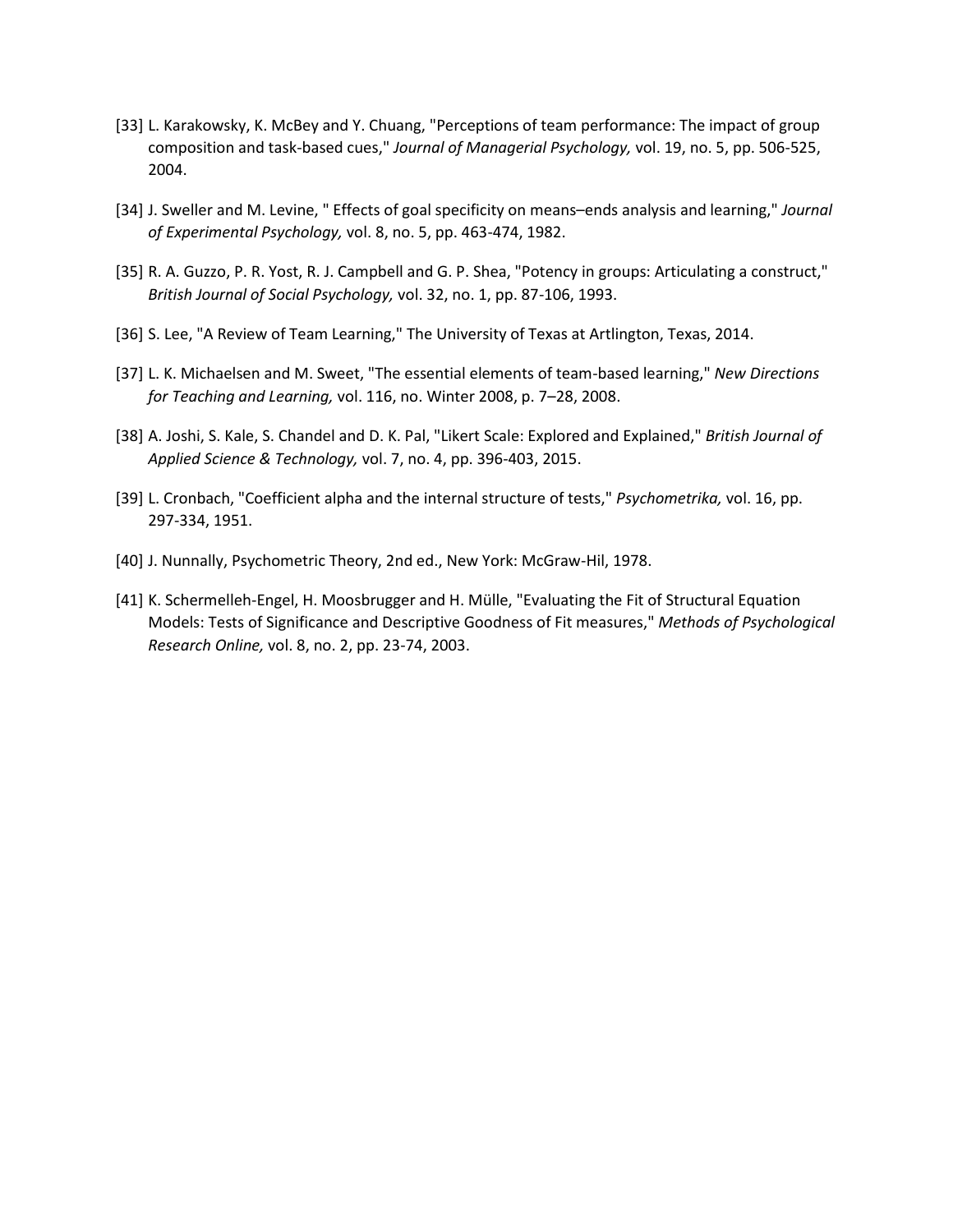### **APPENDIX A**

- 1. My team collaborated effectively to complete our assignments.
- 2. The solutions of my team to course assignments were better than what I would have done on my own.
- 3. My teammates displayed appropriate interpersonal skills when conflict arose.
- 4. My team was confident in its ability to overcome adversity (e.g., interpersonal conflict, assignments).
- 5. This team helped me accomplish my individual goals for this course.
- 6. My contributions to the team were appreciated by each team member.
- 7. Overall, I thought being on this team was a very negative experience. (reverse)
- 8. I feel a sense of accomplishment in my team's ability to work together.
- 9. This team gave me confidence in the ability of teamwork to solve problems.
- 10. My team used clear, long term goals to complete tasks.
- 11. I had confidence in each team member to contribute his/her fair share of what was required.
- 12. This team helped me understand the material presented in this course.
- 13. Deleted incomplete question-
- 14. Our team did not function well as a team; we did not establish any process to hold one another accountable nor did I ever know what individuals were responsible for. (Reverse)
- 15. Working on this team made me realize that some things about myself (e.g., communication ability, leadership) that I was not aware of.
- 16. My team reflected upon its goals in order to plan for future work.
- 17. My team used a process/method (e.g., code of cooperation) to hold each member accountable.
- 18. This team enabled me to acquire the skills necessary to contribute to working on future teams.
- 19. Team members were prepared for team meetings.
- 20. Team members arrived on time to team meetings.
- 21. My team made use of incremental goals (i.e., we set short term goals) in order to complete course assignments on time.
- 22. At any particular time, I knew what each member of my team's role was
- 23. so, I knew what to expect from them Deleted
- 24. This team enhanced my academic learning.
- 25. My team had the collective abilities (e.g., communication, interpersonal, technical) to accomplish course assignments.
- 26. An outside observer would have concluded our team had an effective process to complete our assignments.